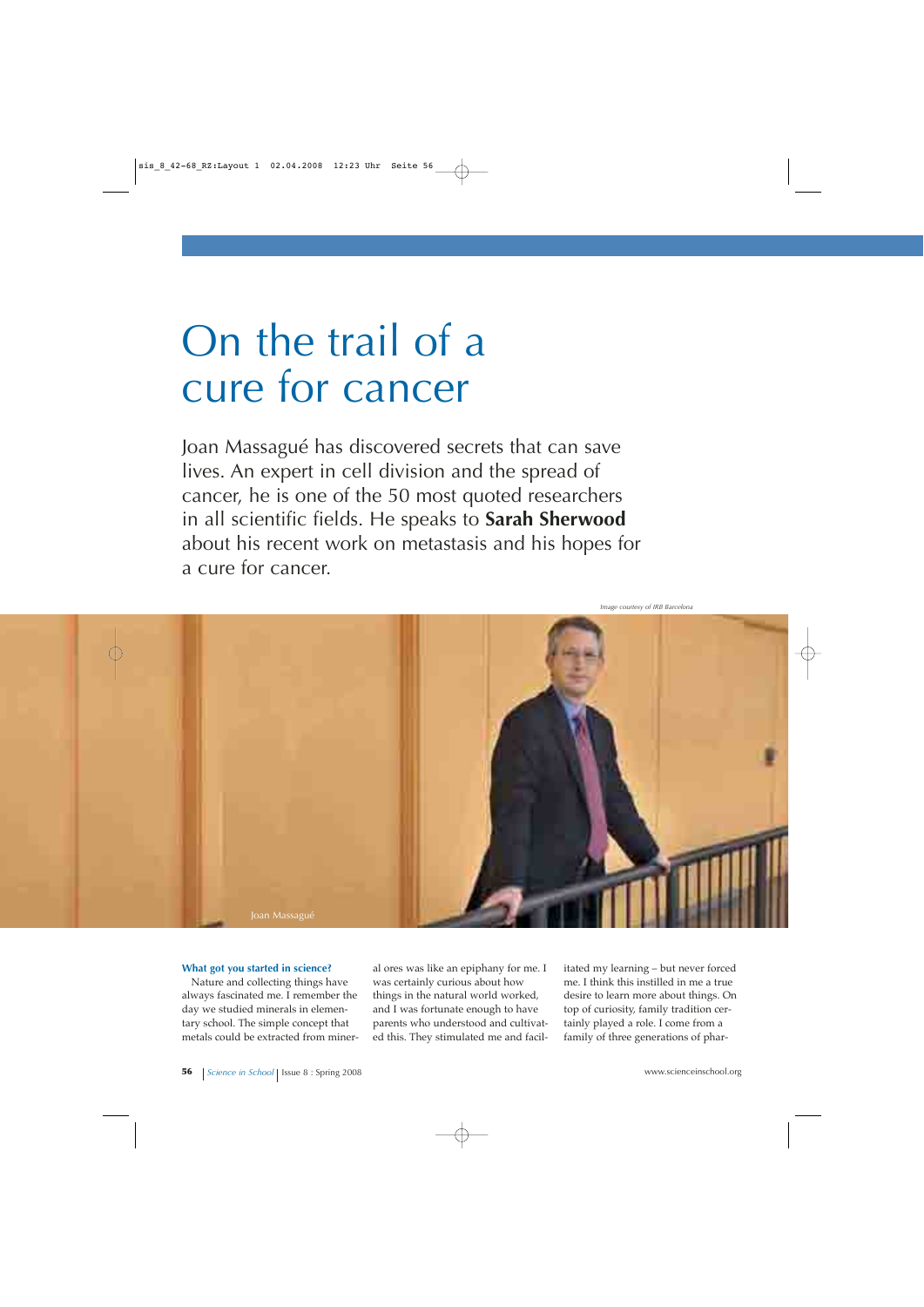macists – my grandfather, uncle, father and mother were all pharmacists.

Naturally when it was time to decide what to study at university, I chose pharmacy. My studies went well, and I went from exam to exam, but it wasn't until the fourth year of the five-year programme that I realised that my true love was biochemistry. It seemed to me to be a boiling pot for ideas. The structure of DNA had been solved some years before, and provided a cornerstone on which many principles of biochemistry were based. Concepts like hormones acting on cells – and the possibility of understanding what exactly they were and what they did – intrigued me. So I decided to switch and do a doctorate in biochemistry.

My PhD thesis focused on the metabolism of glycogen and its control by insulin, a molecule that is involved in diabetes. One day the director of the department asked me, "Well, what is it you want to do?" I replied, "Find a cure for diabetes, of course." A good answer, he said, but too ambitious. Diseases need to be solved step-by-step and they would find a good enough project for me to work on. I remember nodding and giving him a vague answer, but thinking inside, "But what I really want to do is find a cure for diabetes."

From 1976 to 1979, my research thesis and early development as a scientist flourished under the inspiring guidance of my doctoral mentor, Professor Joan Guinovart. At the same time, however, I witnessed the limited prospects that academic scientists had for a future career in Spain. Decades of negligence by the government, meagre resources and poor leadership had made the prospect of research most unattractive. So in 1979 I left for a period of postdoctoral training at Brown University in the United States, convinced that those were going to be my final years as a research scientist.

I envisioned returning to Spain to pursue a career as a pharmacist or in the local pharmaceutical industry. Instead, one thing led to the next in the USA, and after a productive postdoctoral period with Professor Michael Czech, I found myself in 1982 as the head of an independent laboratory group at the University of Massachusetts. At that time, I switched from the study of diabetes to the study of cell and tissue growth, which is of relevance to cancer. In 1989, I was offered a department chair at the Memorial Sloan-Kettering Cancer Center in New York and I have remained there ever since.

#### **Your recent research focuses on the study of metastasis – the process by which a tumour spreads from one organ to another, and which causes 90% of all cancer deaths. How does this happen?**

Until recently, metastasis was thought to be such a complex process that we didn't even know where to begin. In recent years, however, we have begun slowly but surely to uncover its secrets. It was impossible to say, for example, what made a cancer cell release itself from one tissue and what made it stick to another. We know, for example, that in order for normal tumour cells to metastasise, they must undergo certain genetic changes, and also that the tissues that these cells will colonise must have certain characteristics that favour the invasion and growth of the tumour cell. Many people don't know, for example, that cancer cells that originate in the breast tend to colonise the bones, lungs, liver or brain. Tumours in the colon, however, usually metastasise to the liver or lungs, but rarely to the bones or brain. We're not only uncovering the genes that permit these specific migrations to happen, but also getting a step-by-step look at the process.

Recent work from my laboratory, for example, shows that the combined activity of four genes allows a tumour cell to escape from its natural habitat, and invade a distant organ. This is what happens when a breast tumour cell metastasises to the lungs. But what happens in one type of tumour does not always happen in another. We are now studying whether the same genes are involved, for example, in breast cancers that spread to the brain or to bones. Hopefully, if we can identify and understand the role of the genes involved in the spread of different types of cancer, we will be able to design drugs to deactivate these genes and halt the process.

### **Are you hopeful that a cure for cancer will be found in your lifetime? What do you think is needed to achieve this?**

I'm very hopeful. Cancer treatment has seen incredible advances over the years and highly effective treatments now exist for certain types of tumours. Thanks to advances in research and the resulting drugs, some forms of childhood leukaemias, for example, have a remission rate of up to 90%, where patients show no signs or symptoms of the disease. However, there is still a long way to go. We need to discover new treatments that will be more effective, less toxic and less expensive than what we have at present.

It is clear that the best research, the kind that is really going to bring about important results, will require experts from many different fields working together – and for this we need better facilities and co-operation. Nowadays cancer research relies on sophisticated imaging techniques, high-resolution X-rays, genetics, gene transcription, computer science, molecular and cell biology, gene expression and biophysics – in addition to clinical expertise. This new culture of integrating clinical and experimental sciences creates real opportunities for productive interaction. The idea now is that within three decades we will know enough about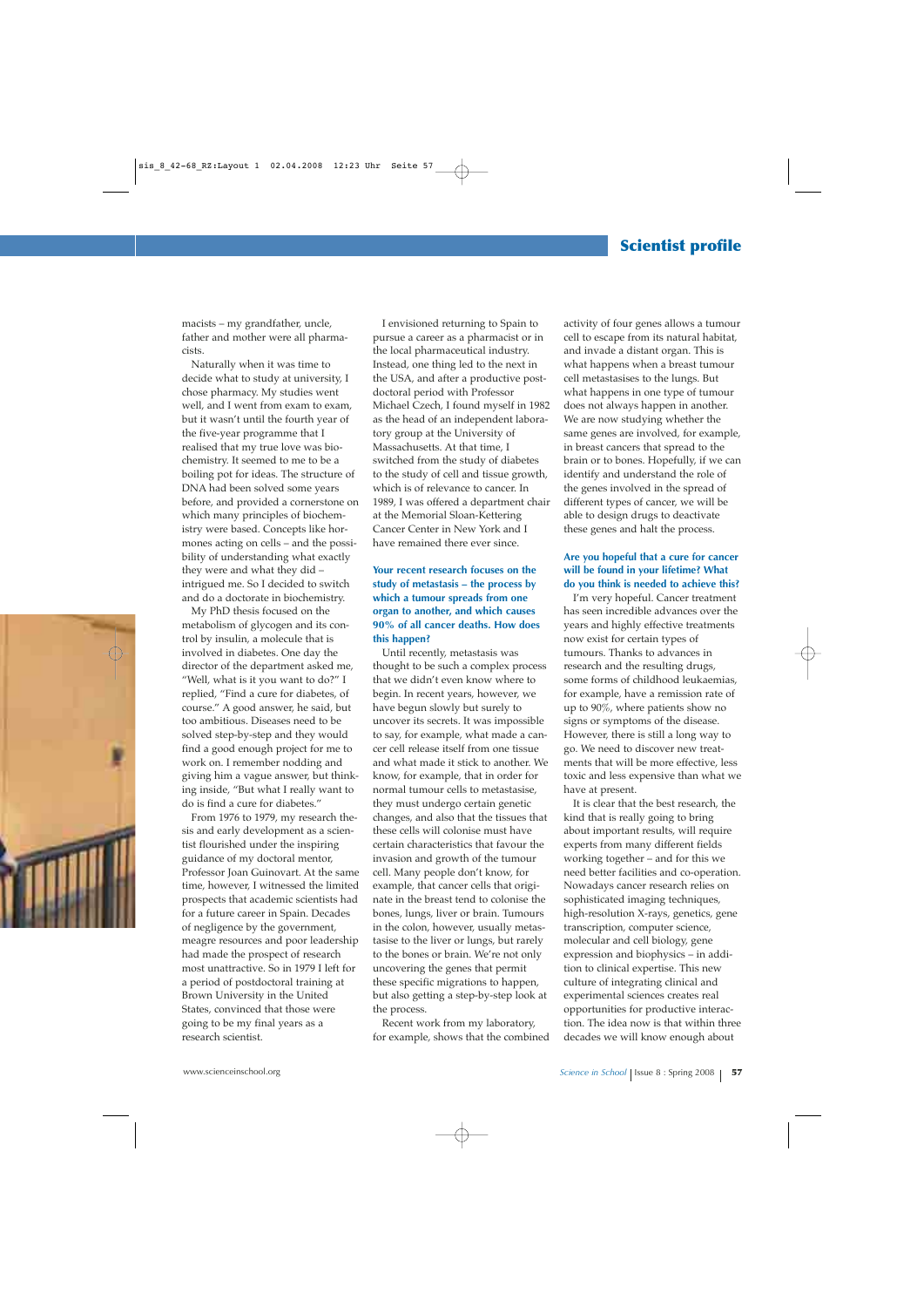*Images courtesy of IRB Barcelona*



the biological and genetic basis of cancer to be able to make a difference.

#### **How do results from research get out of the lab and into the hospitals where they can make a difference for patients with cancer?**

Traditional therapies to treat cancer, including surgery, radiotherapy and chemotherapy, have made great strides in reducing the level of mortality caused by many types of cancer. But these strategies have generally focused on removing solid tumours, and then treating neighbouring cells with radiation and drugs to prevent the tumour from growing back. Often the main objective of this approach is to control the growth of the main tumour, when perhaps the problem also lies elsewhere – in secondary tumours that appear in other parts of the body when the cancer spreads or metastasises. Until recently, little research and few drug-discovery efforts have focused on this aspect. Knowing the genes that are involved in metastasis gives us some good targets for drugs that might work.

It is still early on, though, and the next step is to investigate these possibilities. First, potential drugs must be discovered and tested in the laboratory, in cell and animal studies. Once this process is finished and the potential drug proves to be promising, it must go through a series of clinical trials – developed by doctors – in which it is tested on a group of test patients with cancer to see how effective it is and whether it causes side effects. This is a long process, however, with no guarantees. In general,

only very few potential drugs found in the laboratory reach the point of clinical trials, and it can take up to 15 years for a drug to be approved. It's a long process with an enormous investment in terms of time, effort and money, but well worth it in the end when we manage to find a treatment that saves lives.

#### **What would you say to a person with cancer, or someone with a loved one with cancer, who hears about your research and wants to know when a drug will be available to help them?**

This is a very difficult question, and one that comes up often. I normally explain to people with these types of questions that I am not a physician and am not qualified to treat patients. I work in a lab and focus on the research behind the processes involved in cancer, not on developing the drugs or applying them to patients. The responsibility for treating patients and starting clinical trials, for example, lies with the doctors in the hospitals. What's for sure, however, is that to beat cancer, scientists and doctors must work closely together. It is, however, extremely gratifying when we make discoveries that end up helping people.

**You left Spain 28 years ago for the USA and eventually the Memorial Sloan-Kettering Cancer Center. Now you are helping to set up the new Institute for Research in Biomedicine (IRB) in your native city of Barcelona. How important is it to bridge the gaps between research done in different parts of the world?**

Though my research laboratory is based in New York, I collaborate all the time with other institutes at the local, national and international levels, including IRB Barcelona. This is the way research has to be done. Scientists realise that they cannot work effectively in isolation. Though they may be very good at their jobs, they'll never reach the goal of being able to translate basic research results into medical applications if they work alone. The idea is to combine scientific, technological and medical expertise to create strong integrated nodes with an international presence that can work together with similar institutes and hospitals across the world to share their knowledge and expertise.

It's an exciting time to be working in science. Through these types of collaborations, scientists now have many opportunities to spend time working in labs in different countries. Talent and passion for science can come from anywhere. Some members of my lab come from large cities with famous universities (such as New York, Los Angeles, Chicago, Santiago, Mexico, Toronto, Vienna, Munich, Rome, Madrid, Barcelona, Beijing, Calcutta, Tokyo and Istanbul) but others come from smaller towns. One student grew up in a remote Himalayan valley in Nepal, another in a tiny island off the coast of Iceland, another in a small town in northern Greece, and another in a rural area in Argentina, for example. With a positive attitude and a bit of luck, people with talent and passion always find a way.